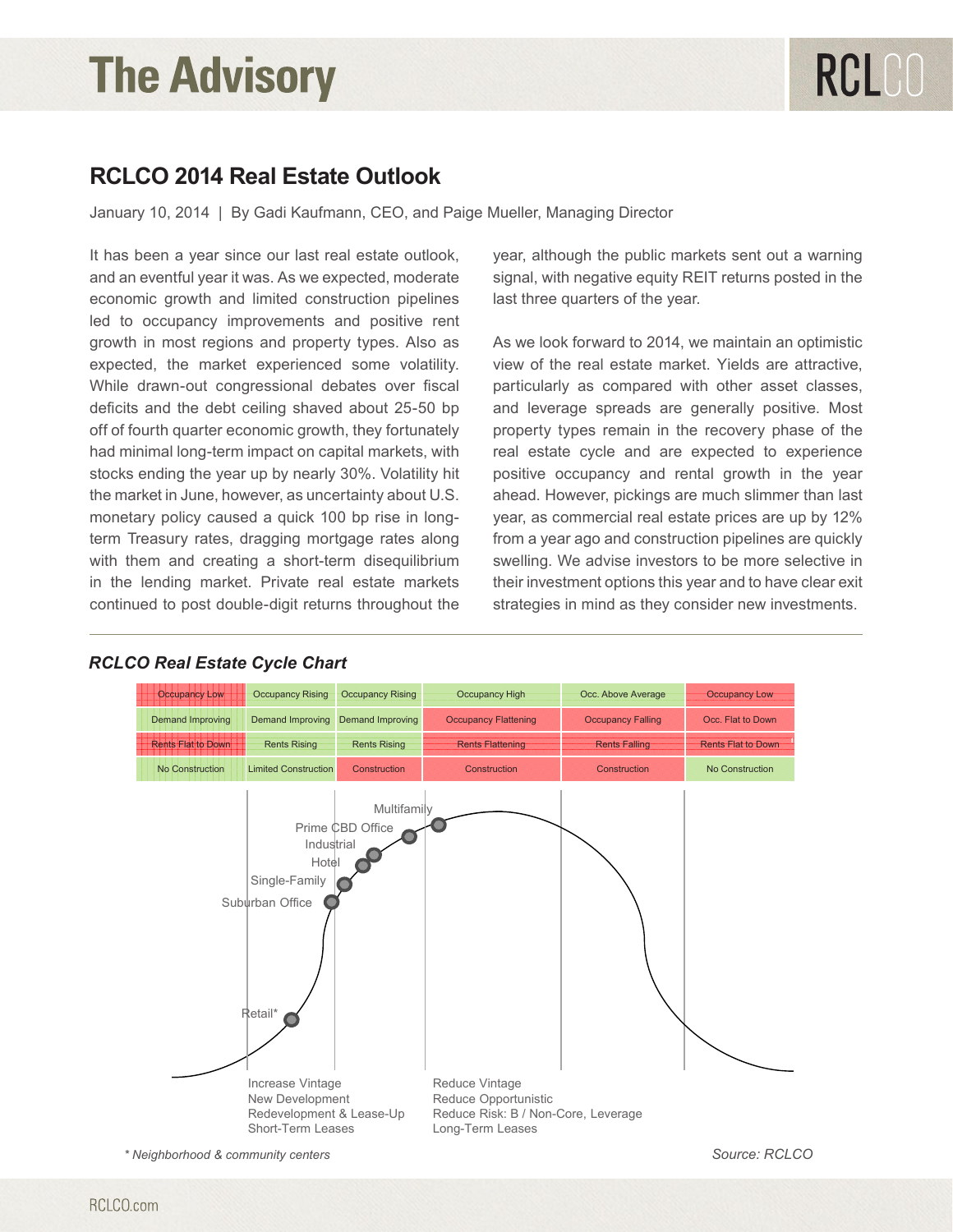Prime CBD Office

### **Below are the most important themes we foresee for 2014:**

**Buy real estate with expectations of rising occupancy rates.** Most U.S. property types remain in the recovery stage of the real estate cycle, characterized by rising occupancy and rental rates. We expect real estate demand to continue to improve at a moderate pace as near-term U.S. economic prospects are positive, with GDP growth forecast in the 2.5%-3.5% range in 2014 and 2015. U.S. government fiscal consolidation, which is estimated to have shaved somewhere around 2% off of 2013 U.S. GDP growth, is expected to slow to about a 0.5% drag in 2014 to 2015, before returning to a positive balance. Household wealth is up due to improvements in jobs and investments. Along with accommodative monetary policy, this is driving improvements in the housing, retail, and banking sectors. While new completions (except in rental apartments) have been minimal in most markets, rents have risen to levels that are high enough to justify new construction in many markets, and construction pipelines are quickly increasing. Overall, we expect demand to outpace new construction in the upcoming year for most markets, due out in February for a more in-depth analysis of trends by metro area, which vary widely. although trends vary by metro area. The second variable vary by metro area. The second variable vary by metro area. The second variable vary by metro area. The second variable vary by metro area. The second variable variab

**Watch for new development and redevelopment opportunities.** In many markets rents are just beginning to reach levels that are high enough to justify new construction. While construction pipelines are growing, they are generally still well below historical levels. We are seeing a number of attractive development and redevelopment opportunities in several property types, though trends vary by market and property type. A notable exception is the apartment sector, which is already well into the next construction cycle.

**Be selective in markets such as rental apartments and prime CBD office, where pricing is aggressive and construction pipelines are significant.** Two sectors have been leading the market in terms of

both high occupancy rates and investor demand apartments and prime CBD office markets such as New York, Washington, D.C., and San Francisco. Pricing has returned to near-peak levels in these markets, and we are now seeing large construction pipelines in these areas. Occupancy rates have already leveled in several apartment markets, as well as office markets such as Washington, D.C. Investors should be cautious about purchases in these markets as income growth going forward may not be high enough to offset low yields, which could result in lower returns. Also watch for obsolescence issues as new buildings increase the quantity of high-quality stock. We expect to see selective opportunities in these markets that are most likely to be development or redevelopment oriented, although trends vary by metro area. beginning to reach levels that are high enough to justify new construction. While construction pipelines



*Source: Reis*



*Source: Moody's Analytics*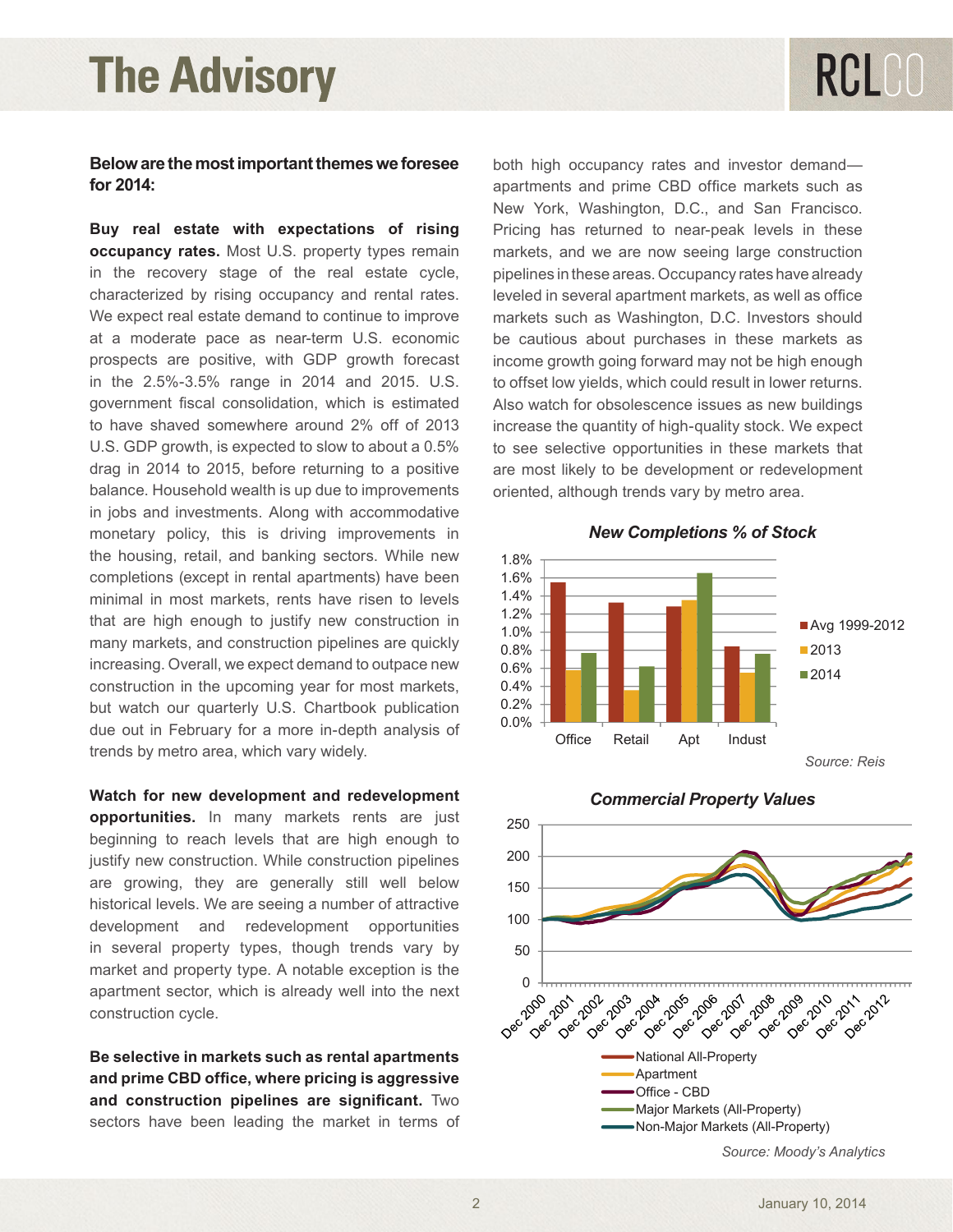# RCLCO

**Single-family housing still has some upside.** improving growth, particularly benefiting develop Despite higher interest rates in the second half of the countries and equity markets. The global mark year, the for-sale housing market remains strong as job growth continues to help consumers repair credit and drive new household formations. Single-family housing starts were up by more than 26% year-overyear in November, but are still running well below household formations. And while new home sales were up by more than 16% yoy, the months of supply of housing remained balanced at less than five months. Our expectations are that single-family housing starts will continue to rise at a double-digit pace in 2014, although home price increases are expected to 0 0 slow from the double-digit pace of the past year. As on the commercial side of the market, single-family market performance varies by region. New starts are expected to be highest in the traditional high-growth cour Supposed to be highed in the traditional high growth markets such as Phoenix, Las Vegas, and Florida, but also including some coastal and inland markets. spite inglier interest rates in the second half of the countries and equity markets. The global mark nard-nit Apartment  $\overline{\phantom{a}}$ 

**The U.S. continues to be attractive as compared with other countries.** Yields in the U.S. continue to be attractive as compared with other countries, and solid economic growth combined with limited construction b to contract, especially in secondary markets. As makes real estate in the U.S. relatively desirable.

moves in 2008 to 2011 that benefited higher-yielding a impairments in labor, energy, and financial mark and commodity-driven emerging markets, the slow progress; and interest rates have risen since markets moved into a more risk-tolerant mode in 2012 summer gain in U.S. long-term bond yields. and early 2013. The markets recently recognized to be the sunbelt markets in the hard-hite markets, including some of the hard-hite markets, including some of the hard-hite markets, including some of the hard-hite markets,  $\epsilon$  a period of cautor and determine monetary policies reverse non-expansionary goals, structured at  $\epsilon$ markets such as Phoenix, Las Vegas, and Florida, but also including some coastal and including some coastal and markets. expected to be higher than the traditional high-ground  $\epsilon$  including some of the hard-hite matrice of the hard-hite  $\epsilon$ markets such as Phoenix, Las Vegas, and Florida, but also including some coastal and including markets.

After a period of caution and defensive monetary policies reverse from expansionary goals; structure gle-family housing still has some upside. improving growth, particularly benefiting developed countries and equity markets. The global markets are ingrier interest rates in the second han or the secondities and equity markets. The global markets in the<br>In, the for-sale housing market remains strong as are now moving into a third stage of recovery that is a bit more cautious, as investors prepare for inevitable quantitative tightening, particularly in the U.S. as it moves back to more stabilized monetary conditions. While this is a good sign and an indication that global conditions and job markets are stabilizing enough to remove government stimulus, uncertainty in U.S. monetary policy could create volatility in the upcoming year that can sometimes have exaggerated impacts in emerging markets. International investors should stay abreast of currency impacts that can sometimes be just as powerful as local investment returns. However, currency risk can be managed both at the property (e.g., U.S. dollar leases in some countries) and portfolio levels, and some international investing can make sense, as growth in the emerging orida, but countries, while slowing, still accounts for a large ets. portion of global economic growth. In Europe, the core economies are recovering, although southern and peripheral European economies are still struggling with depressed domestic demand. Furthermore, in contrast to the U.S., euro-area lending continues to contract, especially in secondary markets. As for akes real estate in the U.S. relatively desirable. The BRICs, economic growth rates are slowing (but remain above the pace of developed markets) as er a period of caution and defensive monetary policies reverse from expansionary goals; structural impairments in labor, energy, and financial markets l commodity-driven emerging markets, the slow-progress; and interest rates-have-risen-since-the summer gain in U.S. long-term bond yields. is new buildings interest rates in the second belt of the  $\epsilon$  countries and equity markets. The global market up than 16% yourself with the months of supply of supply of supply of supply of supply of supply of  $\mathbb{R}$ .  $v$ es in 2008 to 2011 that benefited higher-yielding  $v$  impairments in labor, energy, and imancial mark



### *Housing Trends*

*Source: Moody's Analytics; Federal Reserve Bank of St. Louis Source: Federal Reserve Bank of St. Louis; NAR*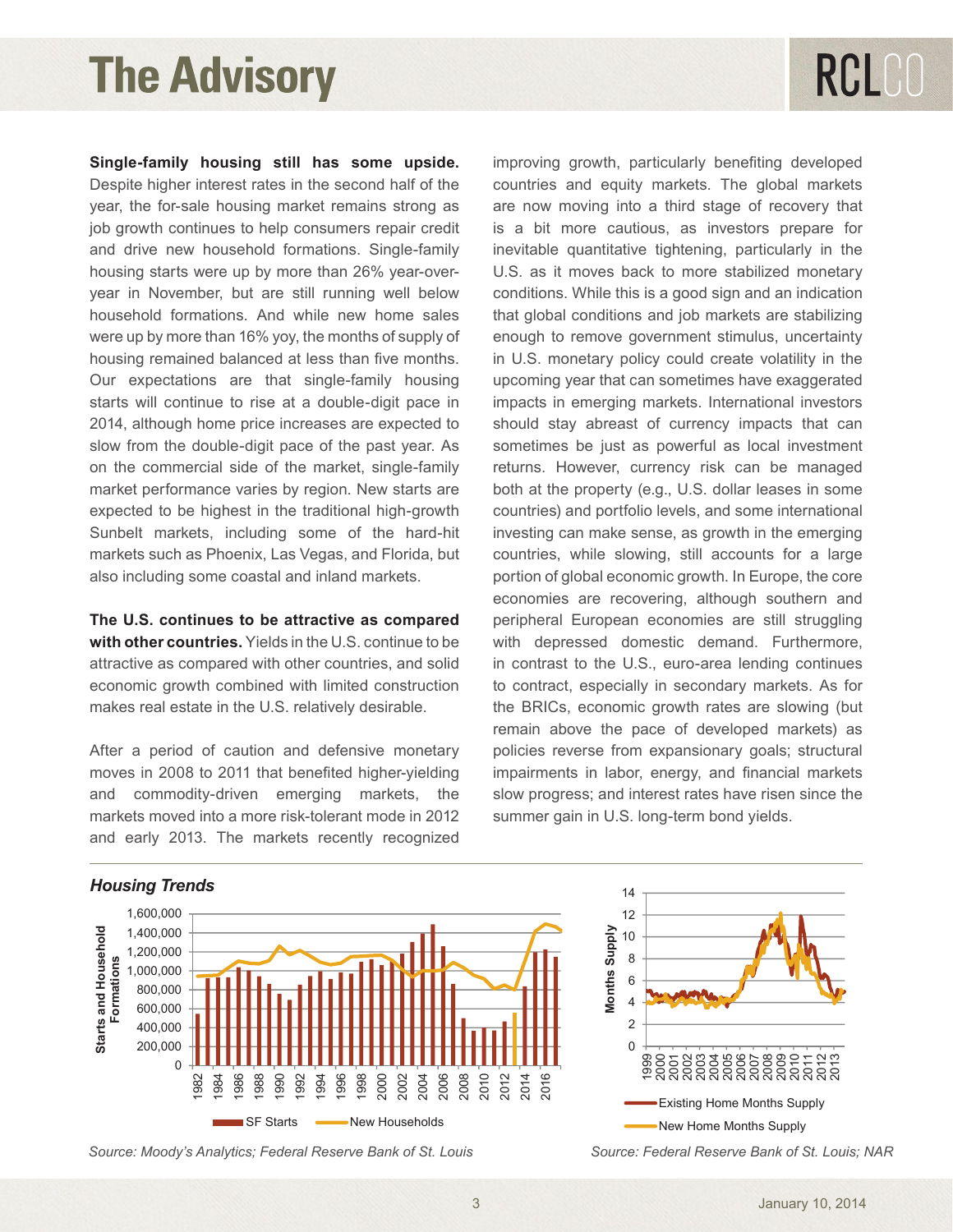**Watch for secular trends that will affect performance by location and building type.** A number of significant secular changes are changing how properties are used. For example, in the retail sector, despite robust consumer expenditures, demand for new retail space continues to lag other property types as e-commerce proves to be a more efficient distribution mode for retailers. We are particularly concerned about the apparel sector that is highly concentrated in malls and is approaching e-commerce sales levels that are high enough to start reducing demand for real estate (as has already happened in categories such as toys, books, and electronics). Malls with dominant market conditions should continue to perform well, while risk rises for lower-quality malls. Even the once-considered-safe grocery segment has been impacted as wholesalers, discount retailers, home delivery, and even drug stores move into the grocery space. Case in point the announced closure of 72 Dominick's stores in the Chicago area this year. Watch for retail spaces that have dominant market positions, good demographics, and limited room for new competition (and be prepared to pay a premium for these properties).

In contrast, in the industrial sector we are seeing a number of million square-feet plus sized warehouses being built by e-commerce firms that are racing to get goods near large population bases to minimize delivery times. Industrial demand recovered quickly from the recession as compared with a sluggish recovery in the retail sector (see chart below). East coast markets are also racing to dredge ports in anticipation of the upcoming opening of the widened Panama Canal, although industrial demand may pass over some less populated areas to markets that have larger distribution markets.

In the office sector, users continue to try to maximize space usage. New office space demand is lagging office employment growth as space per worker is sup declining and is forecast to drop by another 14% from 2012 to 2017. With users favoring higherdensity space usage, open and flexible floor plates are becoming more important, as are worker-friendly

environments that offer natural lighting and meeting areas. Interestingly, newer buildings are larger energy  $\frac{3}{10}$  are changing users, as they can accommodate more workers and the glass structures embraced by tenants are often rexpenditures, alless energy efficient than older brick and block Les to lag other buildings. Location is also important as tenants favor es to be a more bocations with multiple transportation modes and nearby amenities. bo die omanging tool of do are reduced firms that are responsible to get goods near large population bases to minimize the minimized population bases to minimize the minimized population bases of the minimized population b  $\mu$ e, in the retail delivers structures embraced by tenants are often

#### *Industrial-the New Retail? Industrial—the New Retail?*



*Source: Reis*

**Concentrate long-term holds in regions that have Solution are seed of the office sector of the office sector, users continue to the space users of the space of**<br>In the U.S., growth space space space of the U.S. growth zed warehouses buaries significantly by geography. Metro areas with at are racing to beducated labor bases, business-friendly policies, areas to minimize and large working populations are aggregating jobs ses to immitte<br>covered quickly and already supporting significant job growth. Lowcovered quickly and directly exploring eignmeant jee growth. Een<br>with a sluggish cost southern economies in Texas and Florida, and technology- and energy-based markets on the **COLDENTE IN THE STROUGHT IN STRONG IN A** region of the central U.S., are doing well. Parts not policies in an of the Midwest are lagging, with goods-producing and the widened For the widerled economies struggling as the economy continues to  $\frac{1}{2}$ arkets that have shift towards service-providing jobs. Minneapolis and Indianapolis are notable exceptions to this trend. While growth in specific industries may be volatile, try to maximize we watch for diverse service-based economies with ing to maximize the material can encode our necessary continuous matricle for the term of the second functions in areas that can mand is lagging and angles educated working populations in areas that can support new business growth. See our December ["Top 10 Megapolitan Regions" Advisory](http://www.rclco.com/advisory-top-10-megapolitan-regions-gaining-market-share) article for further information and coverage of up-and-coming interior interavoring inglier-<br>ible floor plates are <sup>regions</sup> such as the Wasatch Range and Front Range e worker-friendly (the Colorado, Idaho, and Utah areas).  $\alpha$  is a seed as subsequent growth potential. Viding the O.O., growth m and may pass and Florida and Florida, and Florida, and the company commutes in the company of the content markets on the content may be an analyze matter matter matter matter matter matter matter matter matter matter mat nand is lagging and tange, educated working populations in areas that Can ible floor plates regions such as the wasand range and From Trange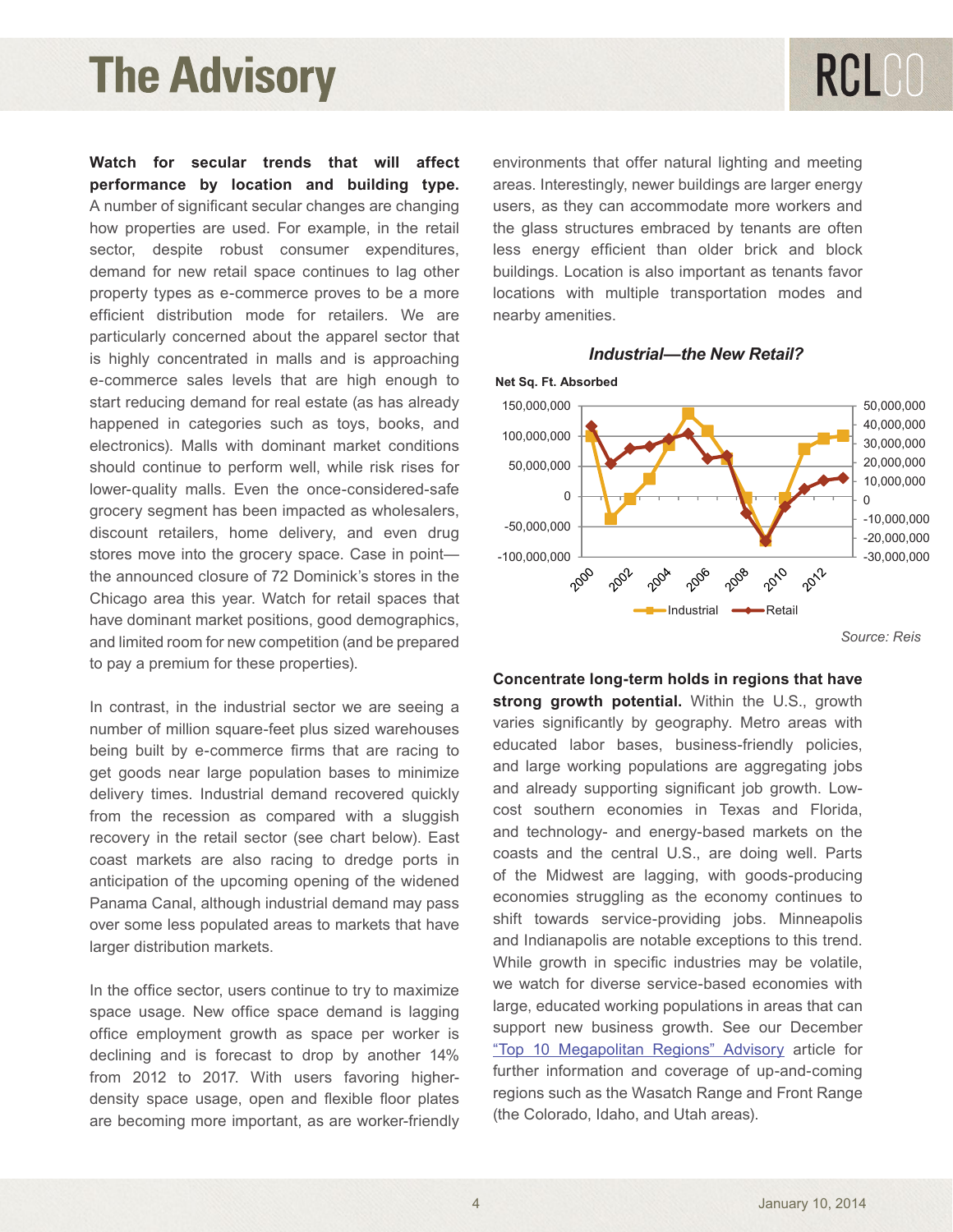**Evaluate financing options in expectation of higher rates, although significant rate increases may not occur until late 2014 to early 2015.** Quantitative easing by the Federal Reserve as a result of the 2008 downturn resulted in negative real long-term Treasury rates, which are unsustainable in the long term. An abrupt 100 bp increase in tenyear Treasury yields during the summer brought bond pricing closer to typical real bond rate spreads. We expect yields to rise at least another 50+ bp to the 3.5% to 4.5% range within the next couple of years, which is a more normalized spread to expected 2% inflation rates. The big questions remain when and how quickly will interest rates rise and what the impact will be on property markets. While jobs, inflation, and the for-sale housing market are not showing enough strength yet to lead to Fed tightening, volatility similar to the 100 bp rise in Treasury yields during the summer of 2013 could occur again as the market continues to stabilize to more sustainable long-term monetary conditions.

As in the past summer, our expectation is that both residential and commercial mortgage rates will follow suit and rise in step with Treasury rates, just as they did in the past year when mortgage rates rose by close to 100 bp. The good news is that housing remains highly affordable and commercial mortgage rates remain at positive spreads to equity pricing. Going forward, investors should evaluate financing options in terms of fixed vs. variable rates, costs of interest rate swaps, and refinancing options in relation to expected hold periods as mortgage rates are expected to rise further.

**Assume higher exit cap rates and have a realistic exit strategy.** In contrast to the mortgage market, private commercial property markets have already built in some expectation of rising interest rates as spreads between interest rates and commercial property yields remain at abnormally high levels. Thus, combined with positive expectations for income growth, our expectation is that most sectors of the real estate market will continue to produce positive returns, albeit lower than the double-digit pace of the past few years which benefited from distressed pricing following the 2008 economic downturn.

However, long-term Treasury yields higher than 3.5% could trigger upward cap rate movements in some property types. While investors typically build in at least a 50 bp increase in exit cap rates as compared with stabilized going-in cap rates, this may not be a large enough spread going forward. A heated debate arose in the past year as to whether prime assets in prime locations could also be subject to higher cap rates going forward. On the one hand, the already relatively high pricing in these markets has resulted in low cap rates and low spreads to mortgage rates. In addition, large construction pipelines in prime markets are likely to keep rents from spiking much beyond the next year when new deliveries are scheduled to start competing with existing space. Thus, these markets are already operating at low spreads to interest rates with limited potential income growth, which puts them at risk of higher cap rates if interest rates increase. On the other hand, an unexpectedly fast rise in interest rates could make markets risk adverse and drive investors to these "safe" havens for liquidity, thus keeping cap rates low. In contrast, high-yielding investments typically indicate liquidity risk, which means that exit cap rates in these markets, while at an attractive spread now, could spike even higher if the market becomes more risk-adverse. On the other hand, the still relatively large spread between cap rates in high-yield markets and mortgage rates gives them some buffer if interest rates rise at a moderate pace.

Thus, while it is difficult to forecast cap rates, the uncertainty in the interest rate environment and expected rise (at some point) in mortgage rates merits extra analysis of investment sensitivity to exit cap rates and a somewhat higher buffer than usual from going-in cap rates to exit cap rates. Investors should also have a clear and realistic exit strategy in mind when purchasing assets.

**Volatility could create buy opportunities, particularly in the public markets.** For investors who have clear forward-looking strategies, market